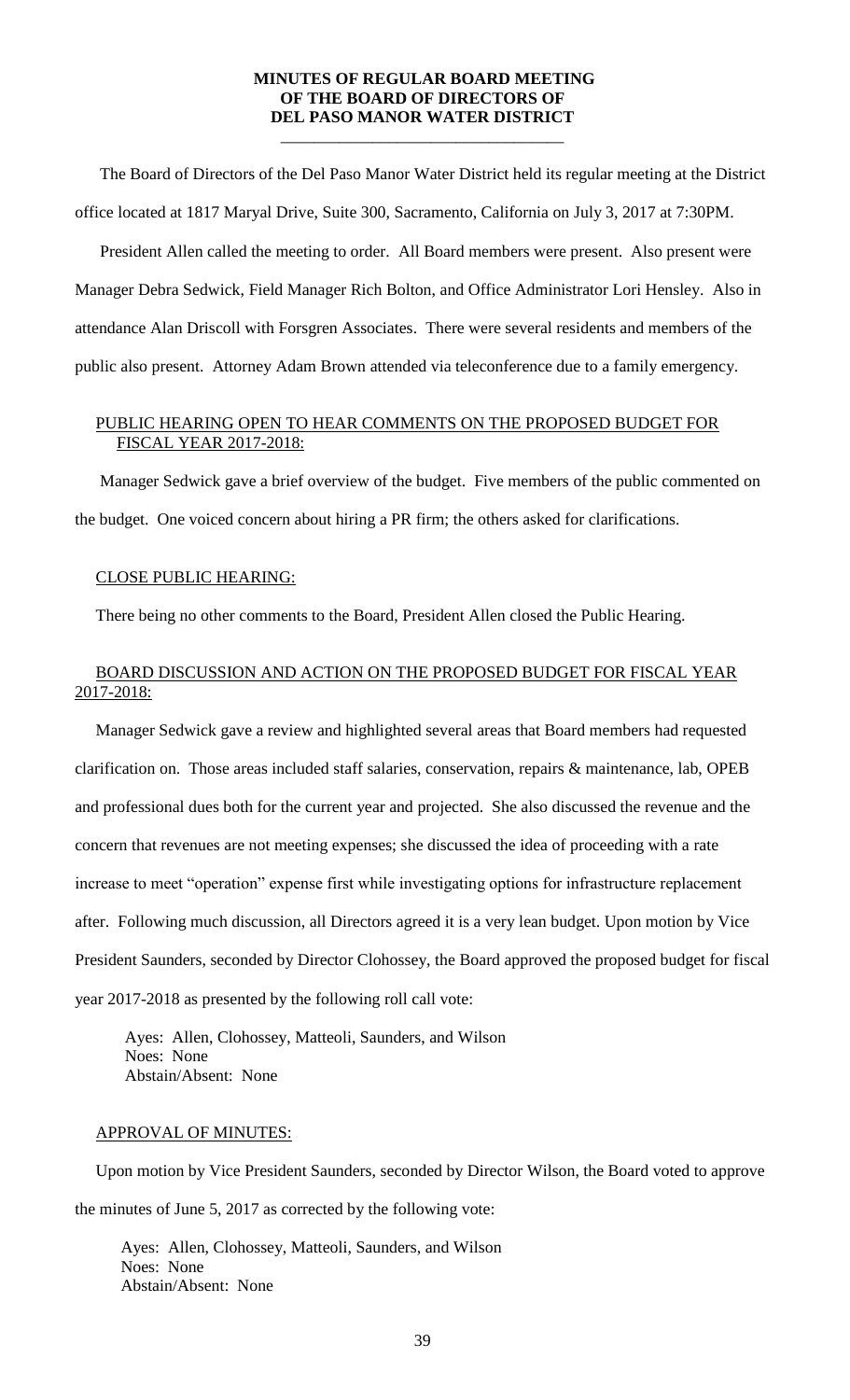#### REPORT FROM FIELD MANAGER CONCERNING:

June field matters:

1. The District field staff responded to fifteen leaks this month. Fourteen were service lines related that required the assistance of the District. One required a new tap due to the proximity to a swimming pool. During the taping process, the forty year plus tapping tool broke and had to be replaced. The other was a main line leak which is still pending on Watson Street.

2. Field staff also performed twenty-seven Underground Service Alerts and six service line locations throughout the month.

3. There were two separate power outages during the month which kept the field staff busy. One was caused by a transformer being blown and the other by a tree falling on the power lines.

4. El Camino High School had the groundbreaking ceremony for the new Performing Arts Building. Field staff met with the contractor and the final plans for the building are to come.

5. Del Paso Manor Elementary School installed two new portables. Staff will be meeting with the contractor later this week.

6. The annual inspection was performed on all of the District's fire extinguishers.

7. Field staff replaced the pump, valves, and cooling line on the swamp cooler at Well #8.

#### REPORT FROM MANAGER CONCERNING:

June operational matters:

1. The District was notified that California Rural Water Association received grant funds to provide energy audits for small utilities; Manager Sedwick submitted our records for an energy audit to be completed, free of charge.

2. Manager Sedwick received a letter from Total Compensation Systems informing the District that CalPERS no longer provides pension plan information needed for GASB 68 disclosures and they will provide that service for an additional \$950.00. Manager Sedwick contacted Larry Bain to see if this will be needed; Larry does the calculations as part of his audit, which is included in his audit cost.

3. The Public Health Goal for perchlorate was lowered from six parts per billion to one part per billion. The State Water Resource Control Board- Division of Drinking Water is gathering information to determine if the maximum contaminant level should also be lowered. This will be watched closely and Manager Sedwick will keep the Board updated.

4. The SWRCB made another emergency rule establishing a schedule of fees to recover costs to administer reporting requirements of groundwater extraction and activities associated with the Sustainable Groundwater Management Act (SGMA).

40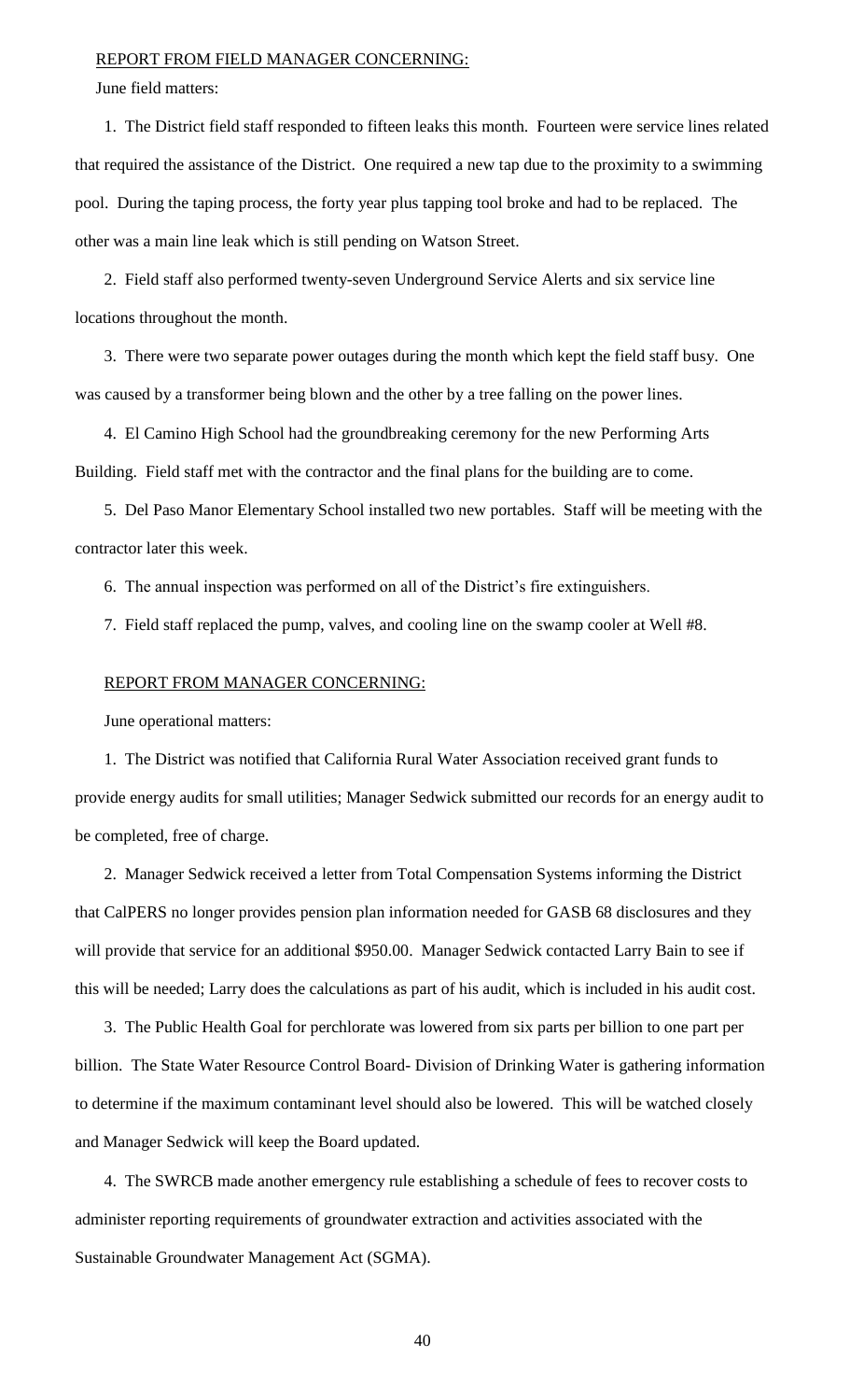5. Back at the December 2016 meeting, the Board nominated Manager Sedwick to the Drinking Water Operator Certification Advisory Committee. Manager Sedwick was just informed this month that she was not appointed. Manager Sedwick thanked the Board for their nomination.

6. As reported last month, the House of Representatives took initial action on USDA's funding bill which included funding for all USDA Water Initiatives but some at lower levels to eliminate USDA funding that duplicates EPA's. Approval was approximately \$100 million less in loans and grants, \$500,000 less in Source Water Protection and the same funding levels for Circuit riders and Wastewater Technicians; this will still need to go to the Senate. Manager Sedwick will continue to monitor and keep the Board apprised.

7. Manager Sedwick attended the RWA Executive meeting to have input on the Strategic Plan update. Manager Sedwick also met with Vice President Saunders during the month to go over a few items to assure DPMWD's ideas and interests are being presented. There was also discussion to include a Delta workshop at the July RWA Board meeting; it is listed in "Upcoming Meetings".

8. The Water Forum Successor Effort meeting had two presentations. One on fisheries and one on Sacramento County potential wastewater recycling solutions. Unfortunately, both Director Clohossey and Manager Sedwick had other obligations and could not attend.

9. The Del Paso Manor Water District/Carmichael Water District intertie evaluation has been completed. As the meetings progress with Sacramento County Water Agency, the project may be amended to include them in the project; details are being investigated and discussed.

 10. The District reduced our water production for June by 25.4%, compared to 2013; the year to date reduction compared to 2013 was 30.2%.

11. All bacteriological quality samples tested absent for June.

 12. There was one complaint of "foggy water" on Barbarell. Upon investigation, field staff determined the problem was air in the line.

 13. The District received three letters this month. Due to the length and content, Manager Sedwick will not read them; however, she wanted the record show that they have been received and delivered to each Board member.

### REPORT FROM ATTORNEY CONCERNING:

Adam Brown reported he is preparing for a Board workshop to review the Brown Act.

# REPORT FROM ENGINEER CONCERNING:

No Report.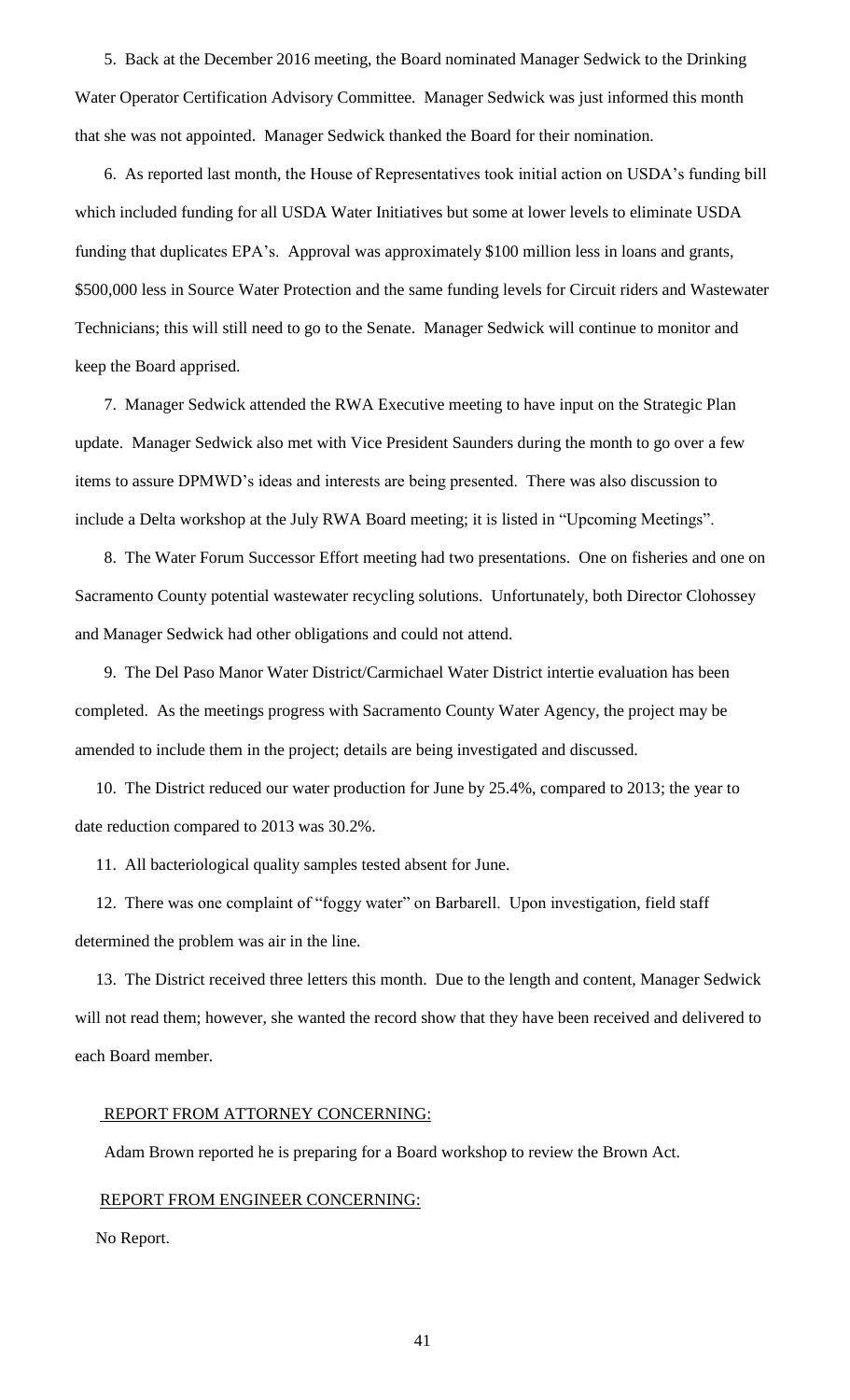#### REPORTS ON VARIOUS MEETING(S):

President Allen attended the Sacramento Groundwater Authority meeting. An update of the Sustainable Groundwater Management Act was given by John Woodling. Rob Swartz gave the Groundwater Management Program update.

President Allen, Director Matteoli, and Manager Sedwick, as the DPMWD/CWD Pipeline Committee, met to discuss the intertie with Carmichael Water District. They also discussed the amount of water the District would need. They directed Manager Sedwick to meet with Carmichael Water District to discuss availability and general terms.

#### OLD BUSINESS:

Manager Sedwick gave legislative/regulatory updates to the Board. She highlighted three bills. The author of SB623 has said a public goods charge will be added to the bill; the amount is not known at this time. The State Water Resource Control Board will be having a workshop/hearing on July 10<sup>th</sup> in Sacramento to discuss the options they are exploring to meet the requirements of "AB401 Statewide Low Income Water Rate Assistance Program" that was passed in 2015. AB746 which is a Lead in Drinking Water Bill has passed the Assembly and is in the Senate; this bill places the testing responsibility on the school rather than the water districts. Manager Sedwick will continue to monitor and keep the Board apprised.

#### NEW BUSINESS:

1. Upcoming meeting(s):

a. RWA's Bay-Delta Workshop, July 13, 2017, location TBD.

 2. The Board reviewed and discussed the California Special Districts Association 2017 Seat C Board elections. Upon motion by Director Wilson and seconded, the Board voted for Peter J. Kampa, the incumbent, for CSDA Seat C by the following roll call vote:

Ayes: Allen, Clohossey, Matteoli, Saunders, and Wilson Noes: None Abstain/Absent: None

3. The Board reviewed and discussed ACWA's call for nominations for President and Vice President for the 2018-19 terms. No action was taken.

4. The Board reviewed and discussed legal requirements for a public agency website. Manager Sedwick reviewed the companies that she contacted with the approximate cost of set up and maintain/monthly/contract fees involved for each. Director Clohossey would like a separate meeting or presentation. President Allen recommended this item be placed on a future agenda as it is getting late. No action was taken at this time.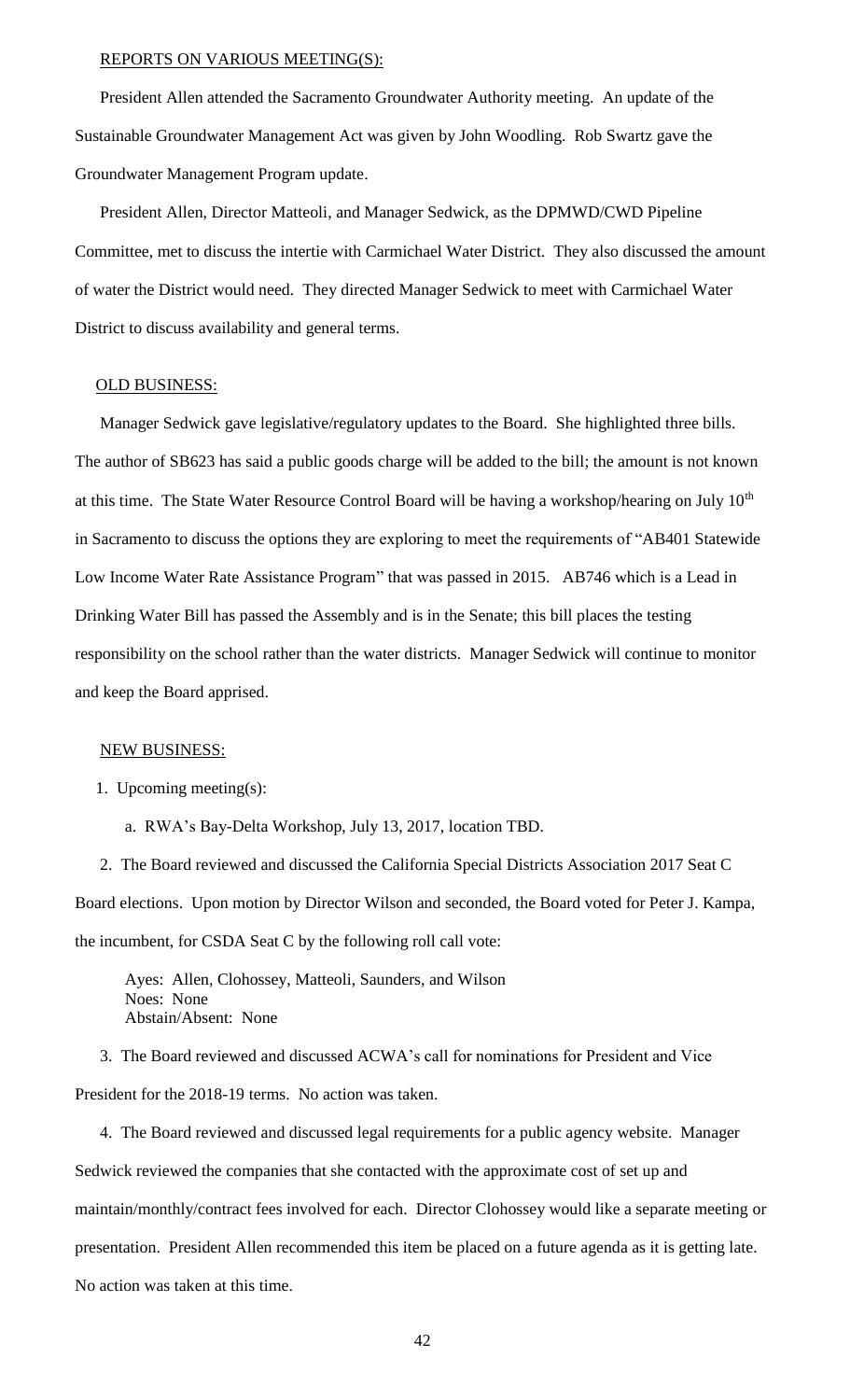5. The Board reviewed and discussed the need for public outreach. After discussion, the Directors

would like to put this item on a future agenda. No action was taken at this time.

6. Upon motion by Director Wilson, seconded, and carried, the Board voted to issue checks for

payment of the following claims by the following roll call vote:

 Ayes: Allen, Clohossey, Matteoli, Saunders, and Wilson Noes: None Abstain/Absent: None

| <b>WATER REVENUE</b>                                      | CHECK NO.  | <b>AMOUNT</b> |
|-----------------------------------------------------------|------------|---------------|
| Primetax Service Charge 6/5                               | <b>EFT</b> | 178.21        |
| AT&T 6/13                                                 | 8383       | 204.29        |
| Sam's Club 6/13                                           | 8384       | 461.00        |
| Uinta Holdings, LLC (Replacement check for ck.#8279) 6/14 | 8385       | 1930.00       |
| Primetax - Payroll 6/15                                   | <b>EFT</b> | 8437.34       |
| Primetax - Payroll Taxes 6/15                             | <b>EFT</b> | 5070.41       |
| Tesco Controls, Inc. (Annual Service Contract) 6/19       | 8386       | 3650.00       |
| Rawles Engineering (Burrell Court) 6/19                   | 8387       | 13950.00      |
| PERS/Retirement 6/29                                      | 8388       | 4307.73       |
| Primetax - Payroll 6/30                                   | EFT.       | 10160.94      |
| Primetax - Payroll Taxes 6/30                             | EFT.       | 5548.95       |
| Forsgren Associates Inc. 6/30                             | 8389       | 6397.64       |
| ACWA/JPIA Workers Comp 6/30                               | 8390       | 3816.00       |
| Voya Financial                                            | 8391       | 1200.00       |
| AT&T                                                      | 8392       | 182.84        |
| Hill Rivkins Brown & Associates                           | 8393       | 2730.00       |
| <b>BSK Associates</b>                                     | 8394       | 108.00        |
| Chevron                                                   | 8395       | 402.53        |
| AT & T Wireless                                           | 8396       | 219.77        |
| City of Sacramento (January-June 2017)                    | 8397       | 2711.02       |
| <b>Emigh Hardware</b>                                     | 8398       | 117.88        |
| Forsgren Associates Inc.                                  | 8399       | 14993.05      |
| <b>Ferguson Waterworks</b>                                | 8400       | 463.11        |
| <b>Inland Business Systems</b>                            | 8401       | 138.26        |
| <b>Office Depot</b>                                       | 8402       | 86.19         |
| P.G.& E.                                                  | 8403       | 8.05          |
| Petty Cash                                                | 8404       | 180.08        |
| <b>SMUD</b>                                               | 8405       | 8039.47       |
| Solon Fire Control                                        | 8406       | 620.81        |
| Sierra Chemical Company                                   | 8407       | 492.00        |
| Debra Sedwick (Reimbursements)                            | 8408       | 1189.92       |
| <b>Stericycle Communication Solutions</b>                 | 8409       | 378.83        |
| YP                                                        | 8410       | 15.50         |
|                                                           |            | 98389.82      |

# PUBLIC COMMENT:

 Resident Trish Harrington asked for clarification on three items, which Manager Sedwick and Director Clohossey answered.

 Resident Greg Schneider stated if we had a website they would have had access to the budget prior to the meeting.

 Resident Marissa Burt enjoyed her talk with Director Matteoli after the last Board meeting and learned a lot. She does not feel the District needs a PR firm, but is willing to sit on an adhoc committee. She would like the District to keep looking for grant funds.